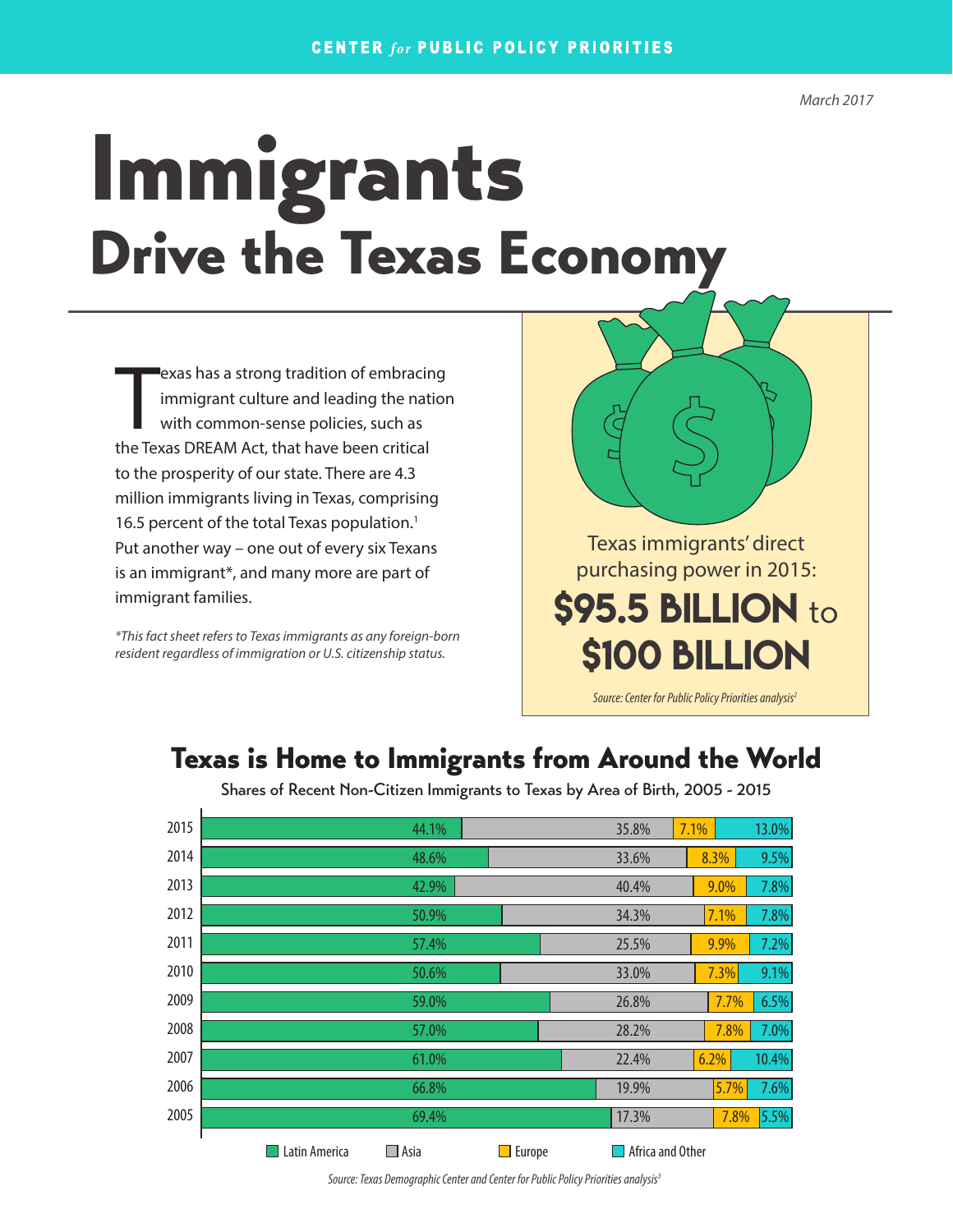Of the 4.3 million immigrants living in Texas, an estimated 1.7 million are undocumented<sup>4</sup> – about six percent of the total Texas population.<sup>5</sup>

While virtually all Texas kids were born in the U.S., one-third of all Texas children (nearly 2.4 million) live with one or more parents who is an immigrant.<sup>6</sup> Of these children, half live with at least one parent who is not a U.S. citizen.<sup>7</sup> Researchers estimate that 834,000 children in Texas live with one or more undocumented parents.<sup>8</sup>



*Source: Kids Count Data Center9 and the Migration Policy Institute10*

Immigrants have played a leading role in the state's economic success and make up 21.2 percent of the total Texas labor force.<sup>11</sup> Texas immigrants work in a wide range of jobs, most heavily concentrated in education, health care and social services.12

Immigrants also power the state economy as job creators, small business owners and entrepreneurs. Immigrants make up 18.4 percent of Texas business owners with paid employees<sup>13</sup> and are self-employed at a higher rate (9.4 percent) than the Native-born population (5.8 percent).<sup>14</sup>

As consumers, immigrants add billions to the Texas economy and to our state's sales-tax based revenue system. Texas immigrants earned nearly \$119 billion in wage, salary, and self-employment

income in 2015.<sup>15</sup> Immigrant earnings represent 18.5 percent of wage, salary, and self-employment income in Texas.16 The direct purchasing power from these sources of income for immigrants in 2015 is estimated to be between \$95.5 billion and \$100 billion.17